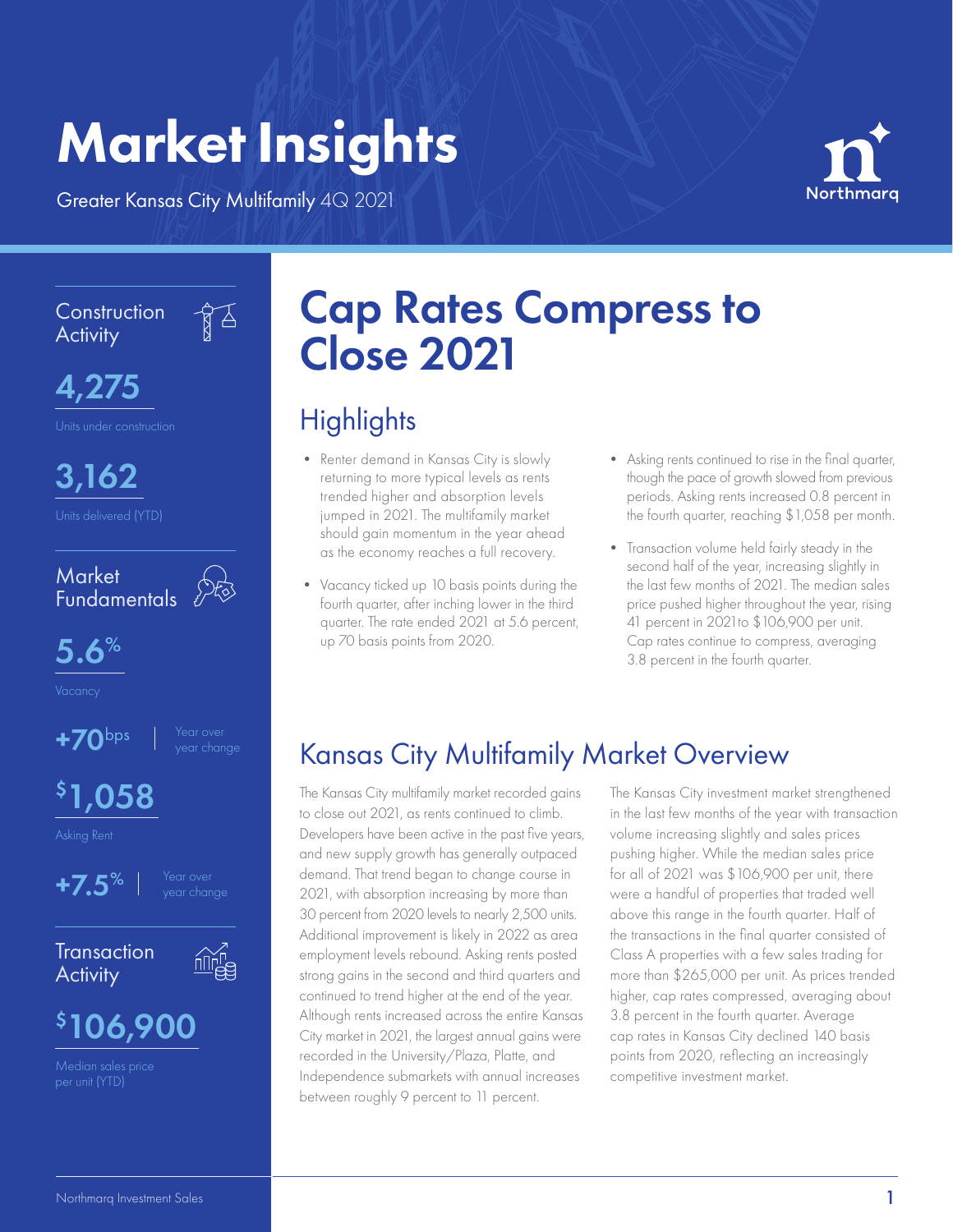### **Employment**

- Employers in Kansas City continued to add workers back in the final few months of the year with the addition of more than 10,000 jobs in the fourth quarter. For the full year, local employers added nearly 40,000 positions, a 3.7 percent annual increase. Total employment in Kansas City is down less than 1 percent from its pre-pandemic high.
- Trade, transportation, and utilities—Kansas City's largest employment sector—added 9,500 jobs during 2021, an expansion rate of 4.3 percent. This sector is fueled by the region's large transportation and distribution infrastructure and is forecast to continue to add workers going forward.
- During the fourth quarter, global plastics manufacturer APLA announced plans to expand its operations in Missouri with a new manufacturing plant in Kansas City. The 246,000-square-footfacility will be completed in late-2022, bringing 75 jobs to the Blue River Commerce Center.
- Forecast: The employment forecast in Kansas City calls for continued growth in the year ahead. Employers are expected to add more than 22,000 positions in 2022, a growth rate of approximately 2 percent.

### Employers added nearly 40,000 jobs in 2021.

#### Employment Overview



### Deliveries totaled more than 3,160 units in 2021.



#### Development Trends

### Development and Permitting

- After spiking in the prior year, multifamily deliveries slowed to more than 3,160 units in 2021. Deliveries in 2021 were down slightly from the market's recent trend; since 2015, developers have completed an average of 3,700 apartment units per year in Kansas City.
- Projects totaling 4,275 units are currently under construction in the Kansas City area, nearly identical to the total from one year earlier. There are several planned projects in the development pipeline that could break ground by the end of 2022.
- Multifamily permitting remained active in 2021, down from the prior year. Developers pulled permits for nearly 3,500 units in 2021, down 12 percent from 2020 levels. Multifamily permitting averaged 3,900 units in 2015 through 2020.
- Forecast: Apartment deliveries are expected to taper slightly in the year ahead with approximately 2,400 units forecast to come online in 2022.

## n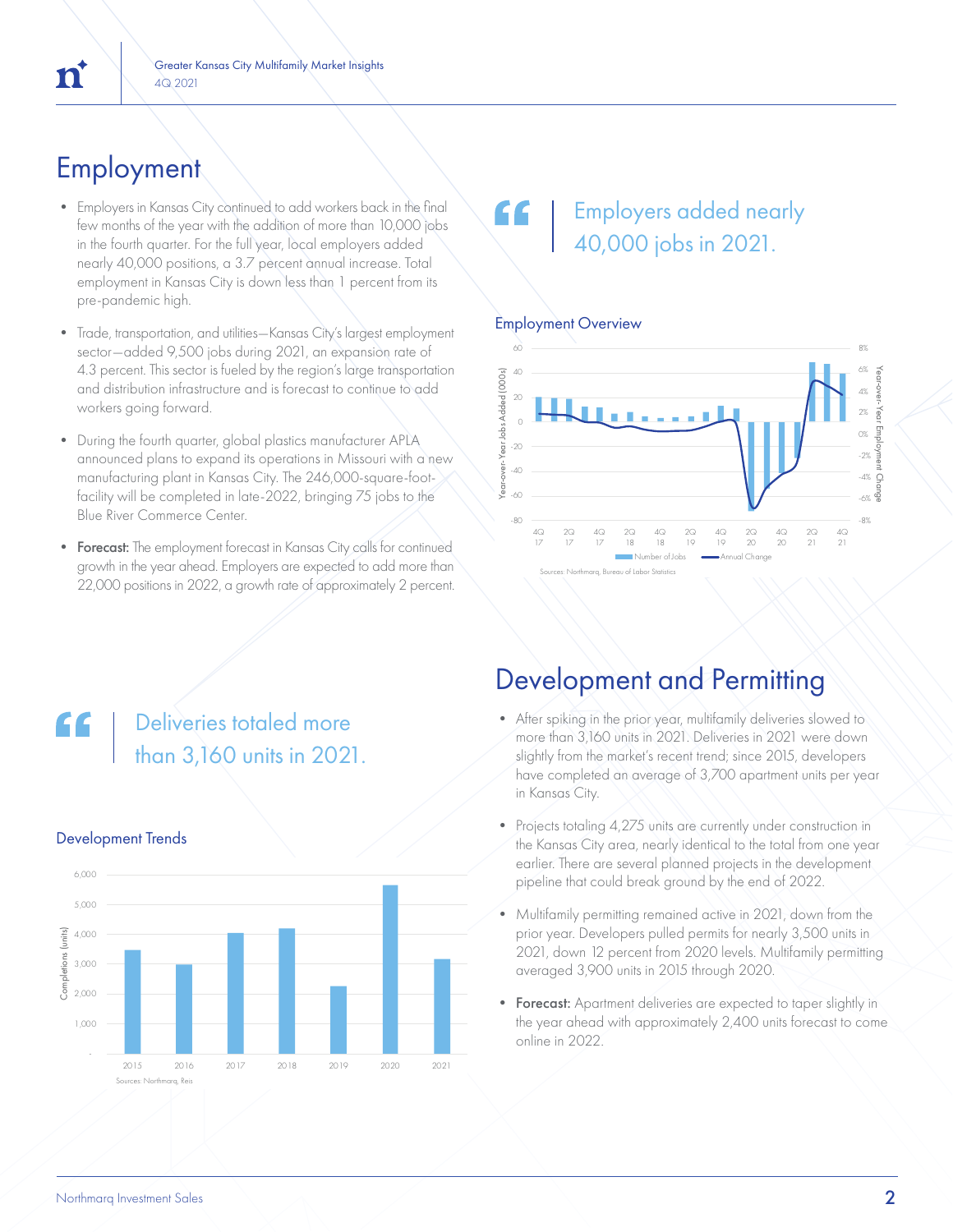- Vacancy in Kansas City inched higher during the last few months of the year, rising 10 basis points in the fourth quarter to 5.6 percent. The rate has been essentially flat for the past three quarters, after ticking higher at the end of 2020 and in the first few months of 2021.
- For the full year, vacancy in Kansas City rose 70 basis points. While the overall market rate trended higher, there are several submarkets where conditions remain tight. The Southwest Kansas City, Wyandotte, and Raytown submarkets all have vacancy rates around 2.5 percent. These submarkets also have some of the lowest asking rents in the entire metro area.
- Absorption levels in Class A units lagged the pace of new supply growth by about 30 percent in 2021, pushing the vacancy rate higher. The vacancy rate in Class A properties rose by 100 basis points in the past 12 months, finishing the year at 8 percent.
- Forecast: Net absorption is forecast to closely track new multifamily construction in 2022, and the vacancy rate should remain in a fairly right range for much of the year ahead. Vacancy is expected to dip 20 basis points in the coming year, ending 2022 at 5.4 percent.

For the full year, rents

jumped 7.5 percent.

#### $V$ acancy  $\setminus$   $\setminus$   $\setminus$   $\setminus$   $\setminus$   $\setminus$   $\setminus$  The vacancy rate reached 5.6 percent in 2021.



## Rent Trends



#### Rents

- Asking rents continued to rise in the last few months of the year, though the pace of growth slowed from elevated levels in the middle part of the year. Average rents in Kansas City rose 0.8 percent in the fourth quarter, ending 2021 at \$1,058 per month.
- For the full year, apartment rents jumped 7.5 percent, the largest annual growth in the market in more than 20 years. Rent growth in recent years has averaged approximately 3.5 percent.
- Average rents rose across all property classes during the past year, with the largest gains recorded in Class A units. Asking rents in Class A properties advanced by nearly 8 percent in 2021, reaching \$1,284 per month at year-end.
- Forecast: Local asking rents are slated for further growth in the year ahead, although the pace of expansion will slow from 2021. Rents in Kansas City are forecast to reach \$1,100 per month by the end of  $2022$ , advancing  $4$  percent for the year.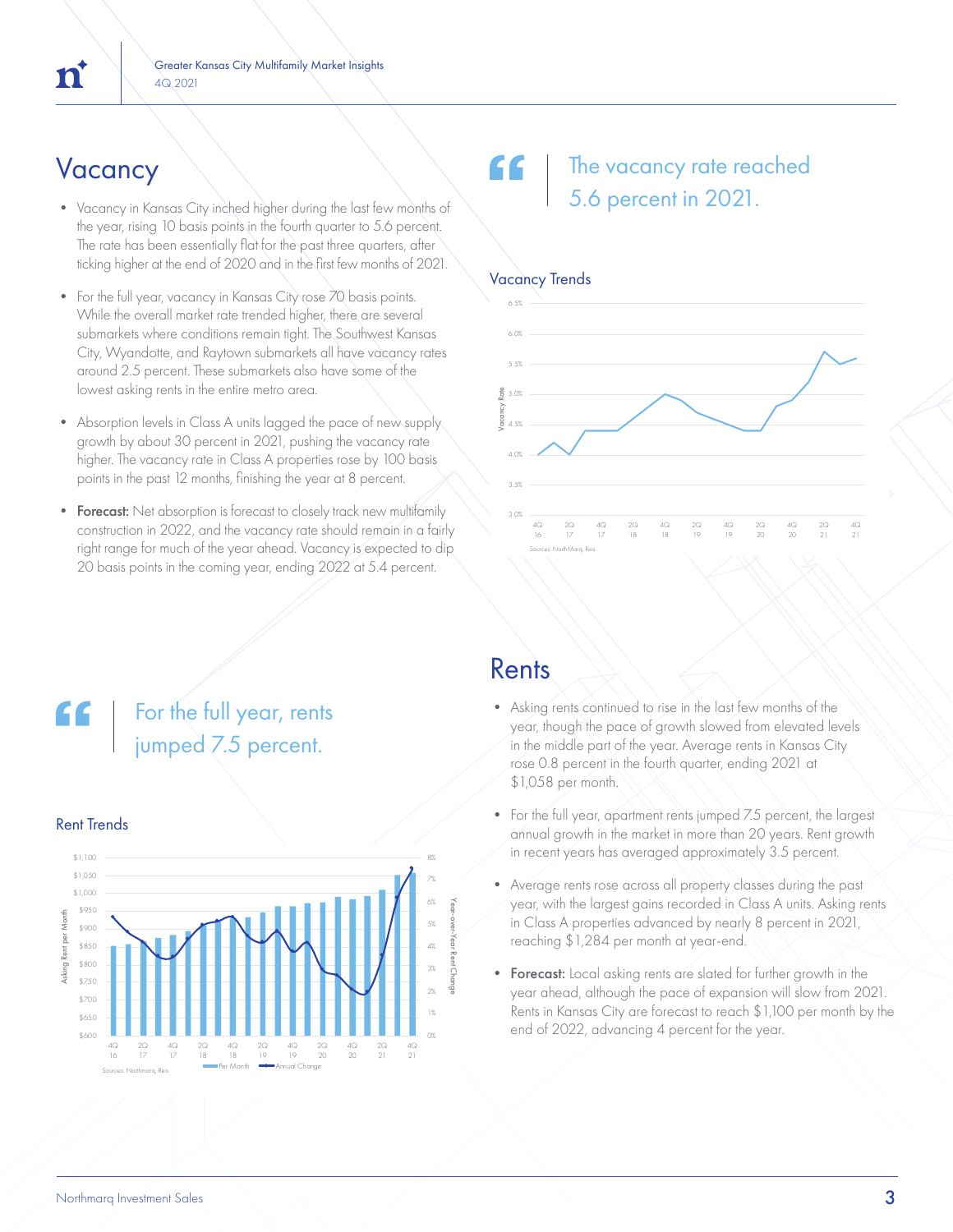### Multifamily Sales

- Sales activity accelerated slightly in the last few months of the year as transaction volume rose nearly 15 percent from the third quarter to the fourth quarter. Total sales volume for the year increased approximately 10 percent from 2020 levels.
- The median sales price in 2021 was roughly \$106,900 per unit, up 41 percent from the median price in 2020. Sales prices jumped in the fourth quarter with the median price reaching nearly \$173,900 per unit in the transactions that closed in the final few months of the year.
- Cap rates continued to compress in Kansas City in recent months as demand intensified across the region. Cap rates averaged approximately 3.8 percent in the fourth quarter, down 140 basis points from the average rate in 2020.

#### " The median price in 2021 was \$106,900 per unit.



#### Recent Transactions

#### Multifamily Sales Activity

| <b>Property Name</b>          | <b>Street Address</b>             | <b>Units</b> | <b>Sales Price</b> | Price/Unit |
|-------------------------------|-----------------------------------|--------------|--------------------|------------|
| The Villas at Ridgeview Falls | 11835 S Fellows St., Olathe       | 237          | \$65,600,000       | \$276,793  |
| Clear Creek                   | 13590 Earnshaw St., Overland Park | 288          | \$51,300,000       | \$178,125  |
| Fountainhead                  | 9821 Wornall Rd., Kansas City     | 112          | \$14,000,000       | \$125,000  |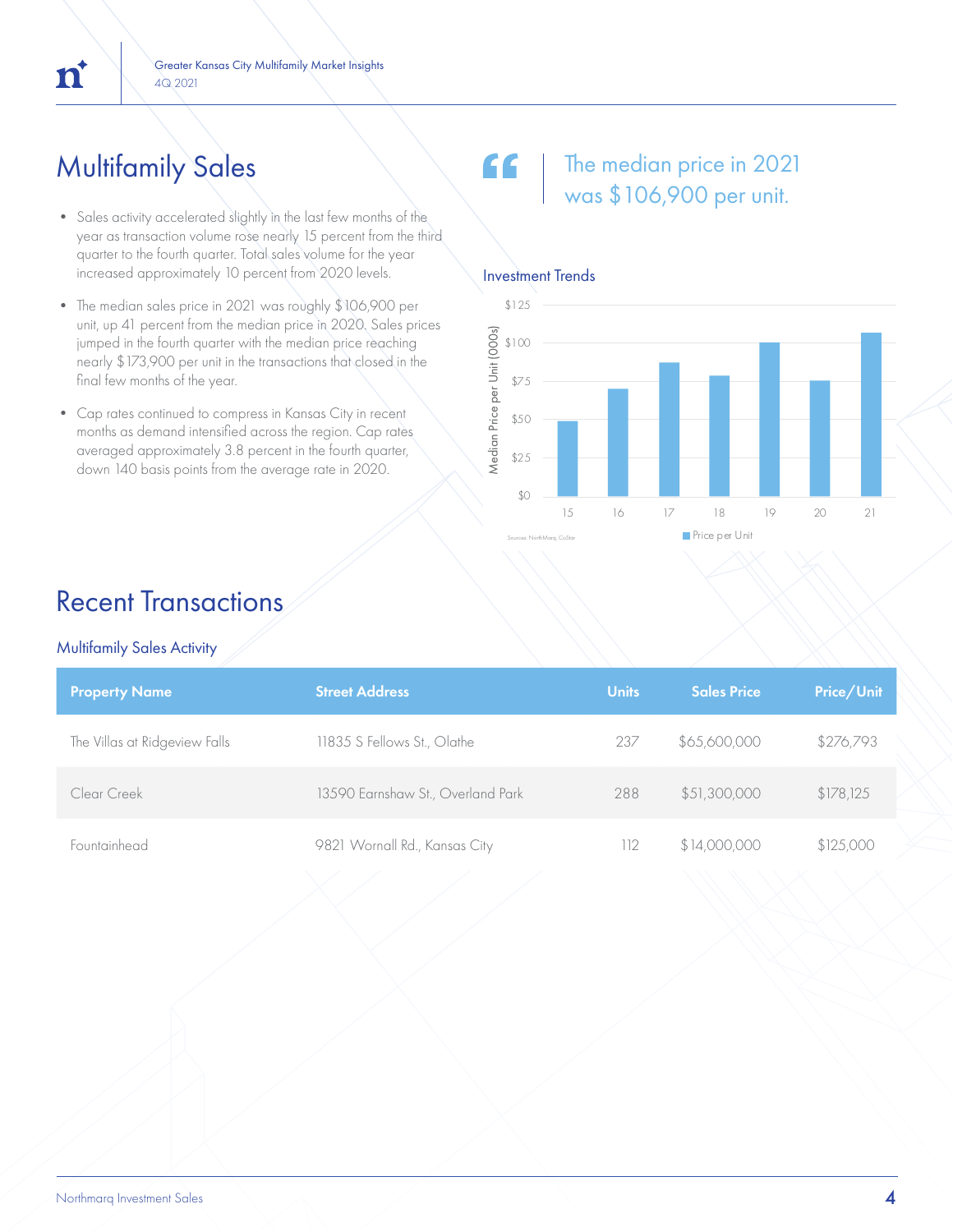### Looking Ahead

'n

The local labor market is forecast to continue to recover in the year ahead, following rapid employment growth in recent quarters. Total employment in Kansas City should surpass its pre-pandemic peak in 2022 as the overall economy strengthens in the region. Continued economic growth will drive demand for housing, fueling multifamily property fundamentals. Asking rents are expected to post additional gains in the coming quarters, building upon the largest annual growth in decades in 2021. Absorption levels and new apartment completions are forecast to closely track each other in 2022, allowing for a modest decline in the area vacancy rate.

Continued healthy operational performance supported investment activity in 2021, and that trend should continue in the year to come. Momentum built throughout the year with per-unit sales prices rising in each quarter of 2021. The upward trend in pricing could lead to additional transaction activity in the coming quarters. Yields compressed throughout 2021, with properties trading with cap rates below 4 percent by the end of last year. Cap rates will likely remain low as long as property operators are able to achieve healthy rent gains. The market's aboveaverage economic growth prospects are expected to keep Kansas City among the most desirable investment markets in the Midwest.









#### Construction & Permitting Forecast Vacancy Forecast